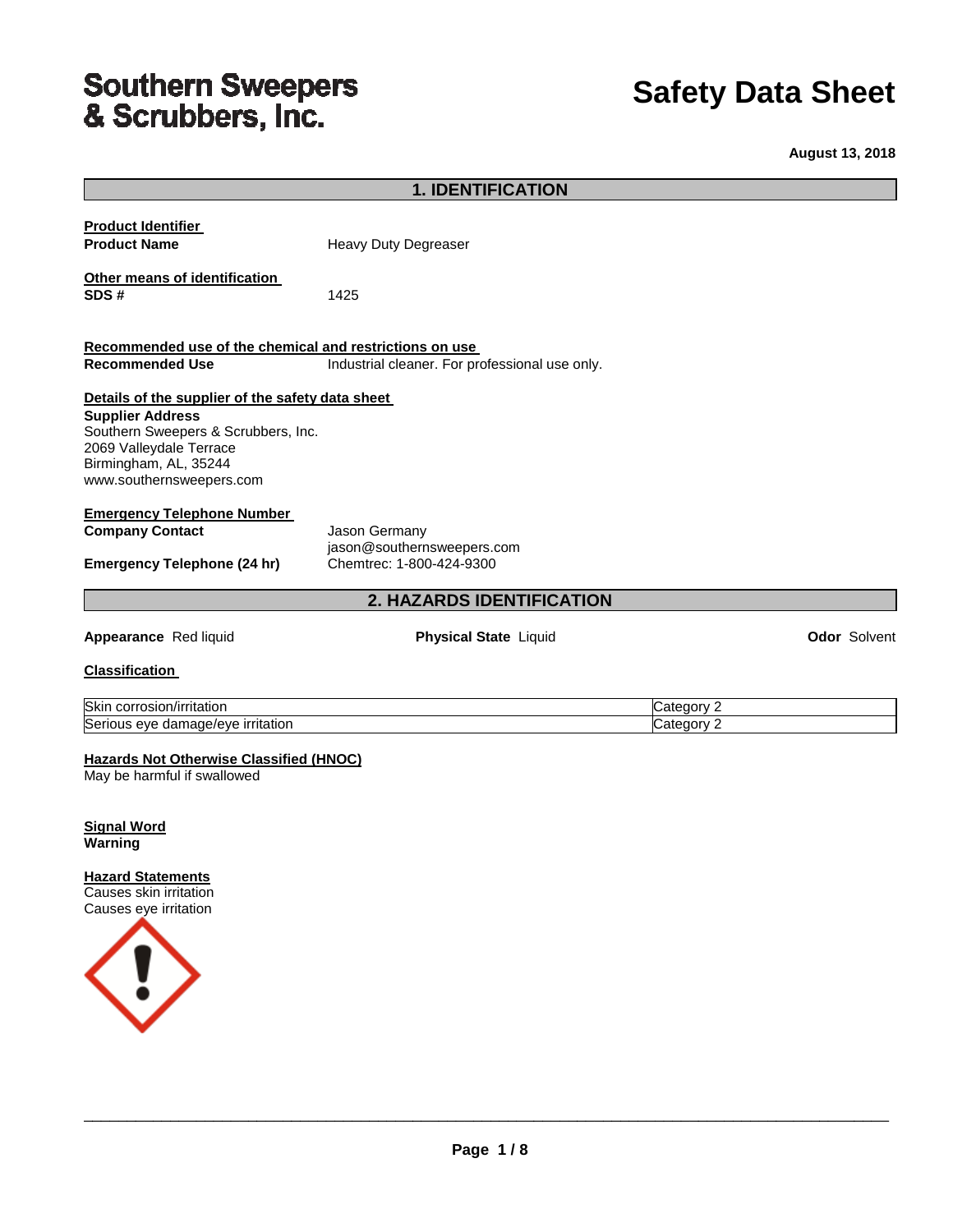#### **Precautionary Statements - Prevention**

Do not breathe dust/fume/gas/mist/vapors/spray Wash face, hands and any exposed skin thoroughly after handling Wear protective gloves

#### **Precautionary Statements - Response**

IF IN EYES: Rinse cautiously with water for several minutes. Remove contact lenses, if present and easy to do. Continue rinsing If eye irritation persists: Get medical advice/attention IF ON SKIN (or hair): Remove/Take off immediately all contaminated clothing. Rinse skin with water/shower Wash contaminated clothing before reuse

\_\_\_\_\_\_\_\_\_\_\_\_\_\_\_\_\_\_\_\_\_\_\_\_\_\_\_\_\_\_\_\_\_\_\_\_\_\_\_\_\_\_\_\_\_\_\_\_\_\_\_\_\_\_\_\_\_\_\_\_\_\_\_\_\_\_\_\_\_\_\_\_\_\_\_\_\_\_\_\_\_\_\_\_\_\_\_\_\_\_\_\_\_

If skin irritation occurs: Get medical advice/attention

#### **Precautionary Statements - Disposal**

Dispose of contents/container to an approved waste disposal plant

#### **Other Hazards**

Harmful to aquatic life with long lasting effects

#### **3. COMPOSITION/INFORMATION ON INGREDIENTS**

| <b>Chemical Name</b>            | <b>CAS No</b> | Weight-% |
|---------------------------------|---------------|----------|
| Ethylene Glycol Monobutyl Ether | 111-76-2      | $5-10$   |
| Sodium xylenesulfonate          | 1300-72-7     | <5       |
| Sodium hydroxide                | 1310-73-2     |          |
| Tetrasodium EDTA                | 64-02-8       | <ວ       |
| Sodium metasilicate             | 6834-92-0     |          |

\*\*If Chemical Name/CAS No is "proprietary" and/or Weight-% is listed as a range, the specific chemical identity and/or percentage of composition has been withheld as a trade secret.\*\*

#### **4. FIRST-AID MEASURES**

#### **First Aid Measures**

| <b>Eve Contact</b>                                                         | IF IN EYES: Rinse cautiously with water for several minutes. Remove contact lenses, if<br>present and easy to do. Continue rinsing. If eye irritation persists: Get medical<br>advice/attention.                   |  |  |  |
|----------------------------------------------------------------------------|--------------------------------------------------------------------------------------------------------------------------------------------------------------------------------------------------------------------|--|--|--|
| <b>Skin Contact</b>                                                        | IF ON SKIN (or hair): Remove/Take off immediately all contaminated clothing. Rinse skin<br>with water/shower. Wash contaminated clothing before reuse. If skin irritation occurs: Get<br>medical advice/attention. |  |  |  |
| <b>Inhalation</b>                                                          | IF INHALED: Remove victim to fresh air and keep at rest in a position comfortable for<br>breathing.                                                                                                                |  |  |  |
| Ingestion                                                                  | IF SWALLOWED: Rinse mouth. Do NOT induce vomiting. Get medical attention if<br>necessary.                                                                                                                          |  |  |  |
| Most important symptoms and effects                                        |                                                                                                                                                                                                                    |  |  |  |
| <b>Symptoms</b>                                                            | Causes severe skin burns and eye damage.                                                                                                                                                                           |  |  |  |
| Indication of any immediate medical attention and special treatment needed |                                                                                                                                                                                                                    |  |  |  |

**Notes to Physician**  Treat symptomatically.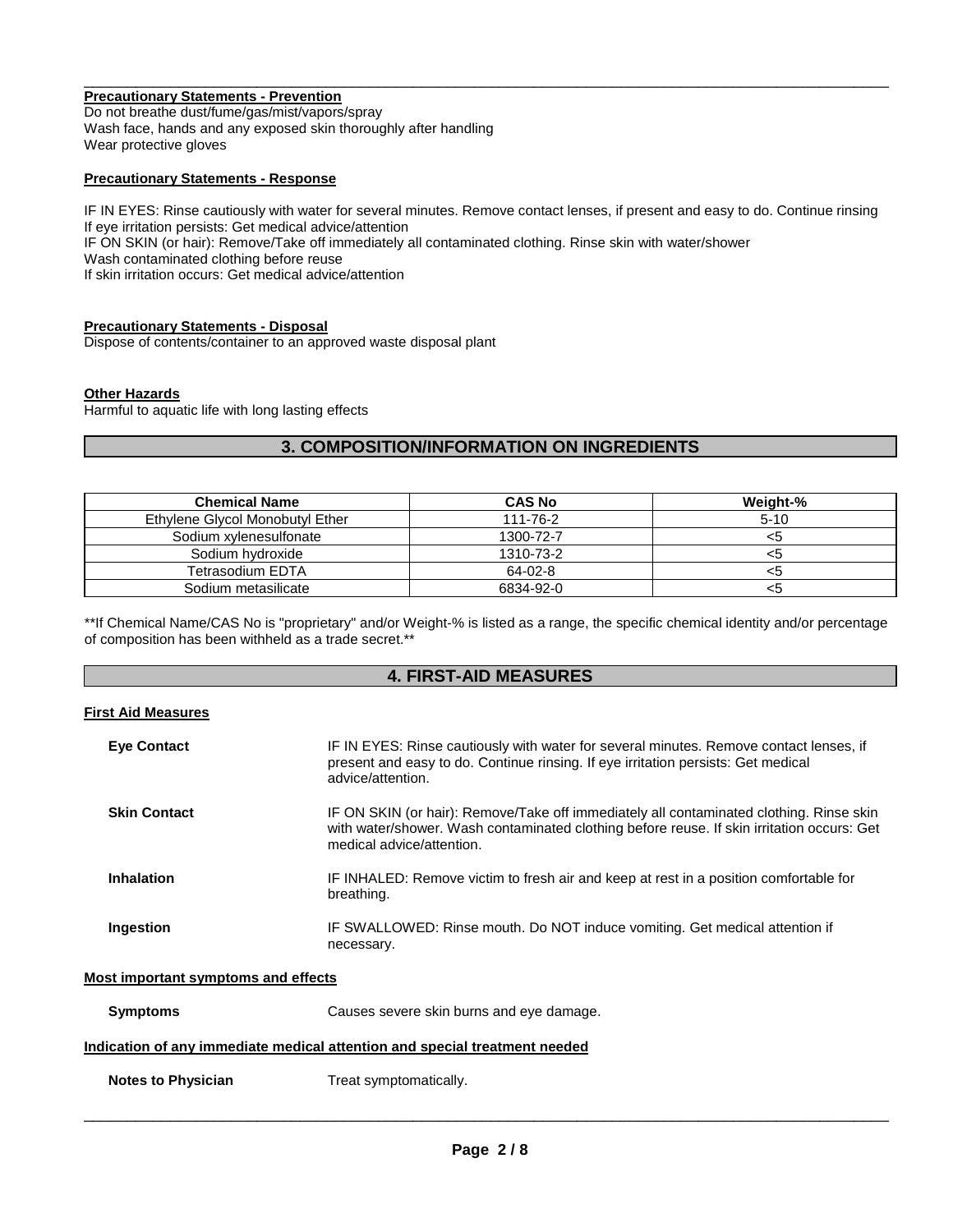#### **5. FIRE-FIGHTING MEASURES**

\_\_\_\_\_\_\_\_\_\_\_\_\_\_\_\_\_\_\_\_\_\_\_\_\_\_\_\_\_\_\_\_\_\_\_\_\_\_\_\_\_\_\_\_\_\_\_\_\_\_\_\_\_\_\_\_\_\_\_\_\_\_\_\_\_\_\_\_\_\_\_\_\_\_\_\_\_\_\_\_\_\_\_\_\_\_\_\_\_\_\_\_\_

#### **Suitable Extinguishing Media**

Use extinguishing measures that are appropriate to local circumstances and the surrounding environment.

#### **Unsuitable Extinguishing Media** Not determined.

#### **Specific Hazards Arising from the Chemical**

Product is not flammable.

#### **Protective equipment and precautions for firefighters**

As in any fire, wear self-contained breathing apparatus pressure-demand, MSHA/NIOSH (approved or equivalent) and full protective gear.

#### **6. ACCIDENTAL RELEASE MEASURES**

#### **Personal precautions, protective equipment and emergency procedures**

| <b>Personal Precautions</b>                          | Use personal protective equipment as required.                                                                                                                      |
|------------------------------------------------------|---------------------------------------------------------------------------------------------------------------------------------------------------------------------|
| <b>Environmental Precautions</b>                     | Prevent from entering into soil, ditches, sewers, waterways and/or groundwater. See<br>Section 12, Ecological Information. See Section 13: DISPOSAL CONSIDERATIONS. |
| Methods and material for containment and cleaning up |                                                                                                                                                                     |

#### **Methods for Containment** Prevent further leakage or spillage if safe to do so.

| <b>Methods for Clean-Up</b> | Keep in suitable, closed containers for disposal. |  |  |
|-----------------------------|---------------------------------------------------|--|--|
|                             |                                                   |  |  |

#### **7. HANDLING AND STORAGE**

#### **Precautions for safe handling**

**Advice on Safe Handling** Handle in accordance with good industrial hygiene and safety practice. Avoid contact with skin, eyes or clothing. Use personal protection recommended in Section 8. Wash face, hands, and any exposed skin thoroughly after handling.

#### **Conditions for safe storage, including any incompatibilities**

| <b>Storage Conditions</b> | Keep container tightly closed and store in a cool, dry and well-ventilated place. Keep out of<br>the reach of children. |
|---------------------------|-------------------------------------------------------------------------------------------------------------------------|
| Incompatible Materials    | Acids. Oxidizing agents. Bleach. Do not mix with other chemicals.                                                       |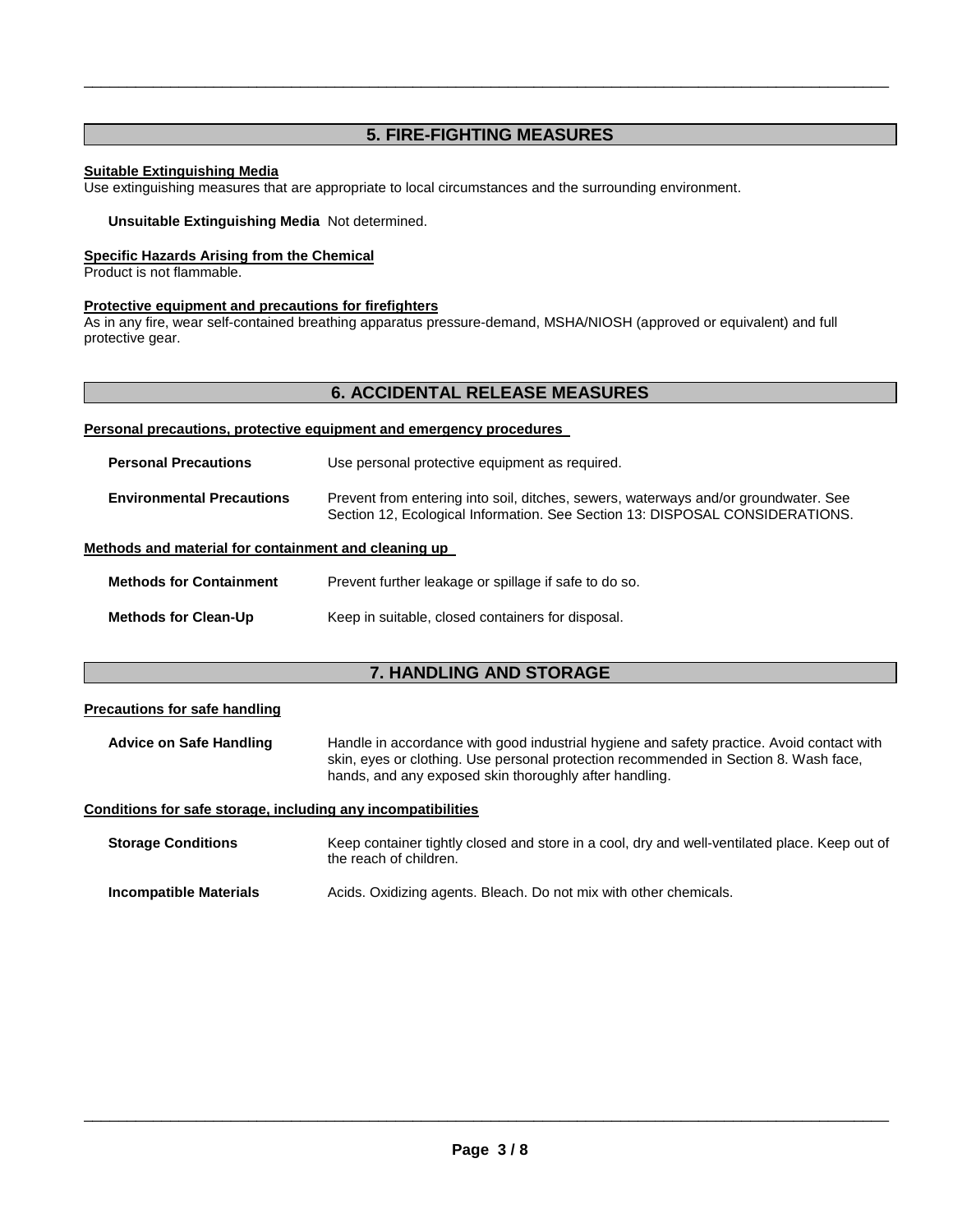#### \_\_\_\_\_\_\_\_\_\_\_\_\_\_\_\_\_\_\_\_\_\_\_\_\_\_\_\_\_\_\_\_\_\_\_\_\_\_\_\_\_\_\_\_\_\_\_\_\_\_\_\_\_\_\_\_\_\_\_\_\_\_\_\_\_\_\_\_\_\_\_\_\_\_\_\_\_\_\_\_\_\_\_\_\_\_\_\_\_\_\_\_\_ **8. EXPOSURE CONTROLS/PERSONAL PROTECTION**

| <b>Exposure Guidelines</b>                  |                             |                                                                                                                                  |                                                           |  |
|---------------------------------------------|-----------------------------|----------------------------------------------------------------------------------------------------------------------------------|-----------------------------------------------------------|--|
| <b>Chemical Name</b>                        | <b>ACGIH TLV</b>            | <b>OSHA PEL</b>                                                                                                                  | <b>NIOSH IDLH</b>                                         |  |
| Ethylene Glycol Monobutyl Ether<br>111-76-2 | TWA: 20 ppm                 | TWA: 50 ppm<br>TWA: 240 mg/m <sup>3</sup><br>(vacated) TWA: 25 ppm<br>(vacated) TWA: 120 mg/m <sup>3</sup><br>(vacated) S*<br>S* | IDLH: 700 ppm<br>TWA: 5 ppm<br>TWA: 24 mg/m <sup>3</sup>  |  |
| Sodium hydroxide<br>1310-73-2               | Ceiling: $2 \text{ mq/m}^3$ | TWA: $2 \text{ mg/m}^3$<br>(vacated) Ceiling: $2 \text{ mg/m}^3$                                                                 | IDLH: 10 mg/m <sup>3</sup><br>Ceiling: $2 \text{ mq/m}^3$ |  |
| Sodium metasilicate<br>6834-92-0            | 2 mg/m $3$                  | $2 \text{ mg/m}^3$                                                                                                               |                                                           |  |

#### **Appropriate engineering controls**

| <b>Engineering Controls</b> | Apply technical measures to comply with the occupational exposure limits. Eyewash |
|-----------------------------|-----------------------------------------------------------------------------------|
|                             | stations. Showers.                                                                |

#### **Individual protection measures, such as personal protective equipment**

| <b>Eye/Face Protection</b>      | Wear approved safety goggles where a splash hazard exists.        |
|---------------------------------|-------------------------------------------------------------------|
| <b>Skin and Body Protection</b> | Wear suitable protective clothing.                                |
| <b>Respiratory Protection</b>   | Refer to 29 CFR 1910.134 for respiratory protection requirements. |

**General Hygiene Considerations** Handle in accordance with good industrial hygiene and safety practice. Wash face, hands and any exposed skin thoroughly after handling. Wash contaminated clothing before reuse.

| 9. PHYSICAL AND CHEMICAL PROPERTIES                                                                                                                                                                                                                                                                                                                                                                                                                                                                                                                                                                    |                                                                                                                                                                                                                                                                                                                                                                           |                                              |                           |
|--------------------------------------------------------------------------------------------------------------------------------------------------------------------------------------------------------------------------------------------------------------------------------------------------------------------------------------------------------------------------------------------------------------------------------------------------------------------------------------------------------------------------------------------------------------------------------------------------------|---------------------------------------------------------------------------------------------------------------------------------------------------------------------------------------------------------------------------------------------------------------------------------------------------------------------------------------------------------------------------|----------------------------------------------|---------------------------|
| Information on basic physical and chemical properties                                                                                                                                                                                                                                                                                                                                                                                                                                                                                                                                                  |                                                                                                                                                                                                                                                                                                                                                                           |                                              |                           |
| <b>Physical State</b><br>Appearance<br>Color                                                                                                                                                                                                                                                                                                                                                                                                                                                                                                                                                           | Liquid<br>Red liquid<br>Red                                                                                                                                                                                                                                                                                                                                               | Odor<br><b>Odor Threshold</b>                | Solvent<br>Not determined |
| <b>Property</b><br>рH<br><b>Melting Point/Freezing Point</b><br><b>Boiling Point/Boiling Range</b><br><b>Flash Point</b><br><b>Evaporation Rate</b><br><b>Flammability (Solid, Gas)</b><br><b>Upper Flammability Limits</b><br><b>Lower Flammability Limit</b><br><b>Vapor Pressure</b><br><b>Vapor Density</b><br><b>Specific Gravity</b><br><b>Water Solubility</b><br>Solubility in other solvents<br><b>Partition Coefficient</b><br><b>Auto-ignition Temperature</b><br><b>Decomposition Temperature</b><br><b>Kinematic Viscosity</b><br><b>Dynamic Viscosity</b><br><b>Explosive Properties</b> | <b>Values</b><br>$\overline{12.7}$ -13.5<br>Not determined<br>100 °C / 212 °F<br>None to boiling<br>Equal to water<br>Liquid-not applicable<br>Not determined<br>Not determined<br>Not determined<br>Not determined<br>1.06<br>Soluble in water<br>Not determined<br>Not determined<br>Not determined<br>Not determined<br>Not determined<br>Water thin<br>Not determined | Remarks • Method<br><b>IBP</b><br><b>TCC</b> |                           |
| <b>Oxidizing Properties</b><br><b>VOC Content (%)</b><br><b>Bulk Density</b>                                                                                                                                                                                                                                                                                                                                                                                                                                                                                                                           | Not determined<br>6.5<br>8.80 lb/gal                                                                                                                                                                                                                                                                                                                                      |                                              |                           |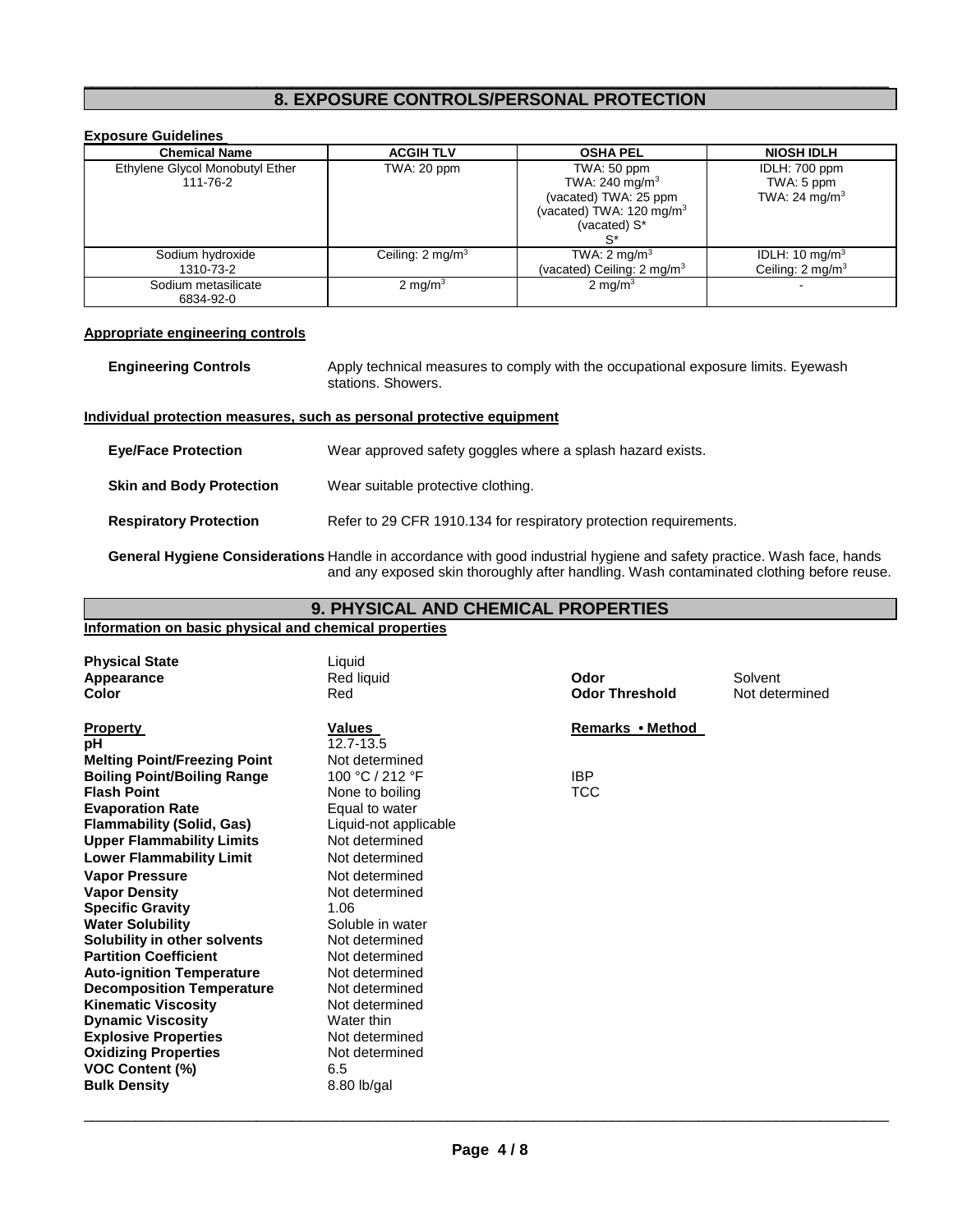#### \_\_\_\_\_\_\_\_\_\_\_\_\_\_\_\_\_\_\_\_\_\_\_\_\_\_\_\_\_\_\_\_\_\_\_\_\_\_\_\_\_\_\_\_\_\_\_\_\_\_\_\_\_\_\_\_\_\_\_\_\_\_\_\_\_\_\_\_\_\_\_\_\_\_\_\_\_\_\_\_\_\_\_\_\_\_\_\_\_\_\_\_\_ **10. STABILITY AND REACTIVITY**

#### **Reactivity**

Not reactive under normal conditions.

#### **Chemical Stability**

Stable under recommended storage conditions.

#### **Possibility of Hazardous Reactions**

None under normal processing.

**Hazardous Polymerization** Hazardous polymerization does not occur.

## **Conditions to Avoid**

Keep out of reach of children.

#### **Incompatible Materials**

Acids. Oxidizing agents. Bleach. Do not mix with other chemicals.

#### **Hazardous Decomposition Products**

None known based on information supplied.

#### **11. TOXICOLOGICAL INFORMATION**

#### **Information on likely routes of exposure**

| <b>Product Information</b> |                                  |
|----------------------------|----------------------------------|
| <b>Eye Contact</b>         | Causes eye irritation.           |
| <b>Skin Contact</b>        | Causes skin irritation.          |
| <b>Inhalation</b>          | Avoid breathing vapors or mists. |
| Ingestion                  | May be harmful if swallowed.     |

#### **Component Information**

| <b>Chemical Name</b>            | Oral LD50                                                       | Dermal LD50              | <b>Inhalation LC50</b> |
|---------------------------------|-----------------------------------------------------------------|--------------------------|------------------------|
| Ethylene Glycol Monobutyl Ether | $= 470$ mg/kg (Rat)                                             | $= 99$ mg/kg (Rabbit)    | $= 450$ ppm (Rat) 4 h  |
| 111-76-2                        |                                                                 |                          |                        |
| Sodium xylenesulfonate          | $= 1000$ mg/kg (Rat)                                            |                          |                        |
| 1300-72-7                       |                                                                 |                          |                        |
| Sodium hydroxide                |                                                                 | $= 1350$ mg/kg (Rabbit)  |                        |
| 1310-73-2                       |                                                                 |                          |                        |
| Ethoxylated Nonylphenol         | = 2590 mg/kg (Rat) = 1310 mg/kg = 1780 µL/kg (Rabbit) = 2 mL/kg |                          |                        |
| 9016-45-9                       | Rat `                                                           | Rabbit)                  |                        |
| Tetrasodium EDTA                | $= 1658$ mg/kg (Rat) = 10 g/kg (                                |                          | -                      |
| 64-02-8                         | Rat \                                                           |                          |                        |
| Sodium metasilicate             | $= 600$ mg/kg (Rat)                                             |                          |                        |
| 6834-92-0                       |                                                                 |                          |                        |
| Proprietary                     | $= 20000$ mg/kg (Rat)                                           | $= 20800$ mg/kg (Rabbit) |                        |
|                                 |                                                                 |                          |                        |

#### **Information on physical, chemical and toxicological effects**

**Symptoms** Please see section 4 of this SDS for symptoms.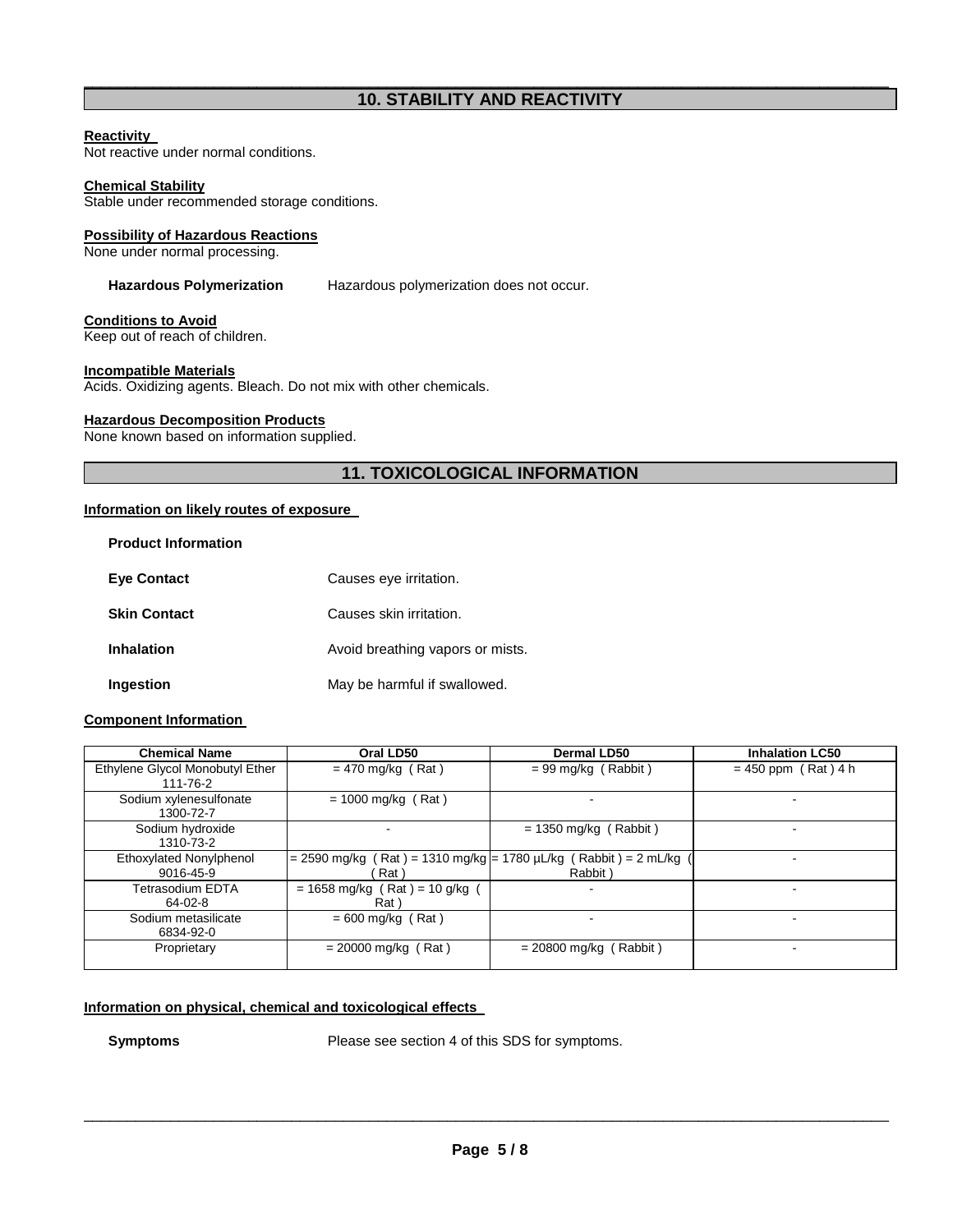#### **Delayed and immediate effects as well as chronic effects from short and long-term exposure**

**Carcinogenicity Not classifiable as a human carcinogen.** 

| <b>Chemical Name</b>      | <b>ACGIH</b> | <b>IARC</b> | <b>NTP</b> | <b>OSHA</b> |
|---------------------------|--------------|-------------|------------|-------------|
| Ethylene Glycol Monobutyl | A3           | Group 3     |            |             |
| Ether                     |              |             |            |             |
| 111-76-2                  |              |             |            |             |

\_\_\_\_\_\_\_\_\_\_\_\_\_\_\_\_\_\_\_\_\_\_\_\_\_\_\_\_\_\_\_\_\_\_\_\_\_\_\_\_\_\_\_\_\_\_\_\_\_\_\_\_\_\_\_\_\_\_\_\_\_\_\_\_\_\_\_\_\_\_\_\_\_\_\_\_\_\_\_\_\_\_\_\_\_\_\_\_\_\_\_\_\_

**Legend** 

**ACGIH (American Conference of Governmental Industrial Hygienists)** 

A3 - Animal Carcinogen **IARC (International Agency for Research on Cancer)** 

Group 3 IARC components are "not classifiable as human carcinogens"

#### **Numerical measures of toxicity**

Not determined

#### **12. ECOLOGICAL INFORMATION**

#### **Ecotoxicity**

Harmful to aquatic life with long lasting effects.

#### **Component Information**

| <b>Chemical Name</b>      | Algae/aquatic plants   | <b>Fish</b>                  | <b>Toxicity to</b> | Crustacea                  |  |
|---------------------------|------------------------|------------------------------|--------------------|----------------------------|--|
|                           |                        |                              | microorganisms     |                            |  |
| Ethylene Glycol Monobutyl |                        | 1490: 96 h Lepomis           |                    | 1000: 48 h Daphnia magna   |  |
| Ether                     |                        | macrochirus mg/L LC50        |                    | mg/L EC50 1698 - 1940: 24  |  |
| 111-76-2                  |                        | static 2950: 96 h Lepomis    |                    | h Daphnia magna mg/L       |  |
|                           |                        | macrochirus mg/L LC50        |                    | EC50                       |  |
| Sodium hydroxide          |                        | 45.4: 96 h Oncorhynchus      |                    |                            |  |
| 1310-73-2                 |                        | mykiss mg/L LC50 static      |                    |                            |  |
| <b>Tetrasodium EDTA</b>   | 1.01: 72 h Desmodesmus | 41: 96 h Lepomis             |                    | 610: 24 h Daphnia magna    |  |
| 64-02-8                   | subspicatus mg/L EC50  | macrochirus mg/L LC50        |                    | mg/L EC50                  |  |
|                           |                        | static 59.8: 96 h Pimephales |                    |                            |  |
|                           |                        | promelas mg/L LC50 static    |                    |                            |  |
| Sodium metasilicate       |                        | 210: 96 h Brachydanio rerio  |                    | 216: 96 h Daphnia magna    |  |
| 6834-92-0                 |                        | mg/L LC50 semi-static 210:   |                    | mg/L EC50                  |  |
|                           |                        | 96 h Brachydanio rerio mg/L  |                    |                            |  |
|                           |                        | LC50                         |                    |                            |  |
| Proprietary               | 19000: 96 h            | 51400: 96 h Pimephales       |                    | 1000: 48 h Daphnia magna   |  |
|                           | Pseudokirchneriella    | promelas mg/L LC50 static    |                    | mg/L EC50 Static 10000: 24 |  |
|                           | subcapitata mg/L EC50  | 710: 96 h Pimephales         |                    | h Daphnia magna mg/L       |  |
|                           |                        | promelas mg/L LC50 51600:    |                    | EC50                       |  |
|                           |                        | 96 h Oncorhynchus mykiss     |                    |                            |  |
|                           |                        | mg/L LC50 static 41 - 47: 96 |                    |                            |  |
|                           |                        | h Oncorhynchus mykiss        |                    |                            |  |
|                           |                        | mL/L LC50 static             |                    |                            |  |

#### **Persistence/Degradability**

Not determined.

#### **Bioaccumulation**

Not determined.

#### **Mobility**

| <b>Chemical Name</b>            | <b>Partition Coefficient</b> |
|---------------------------------|------------------------------|
| Ethylene Glycol Monobutyl Ether | 0.81                         |
| 111-76-2                        |                              |

#### **Other Adverse Effects**

Not determined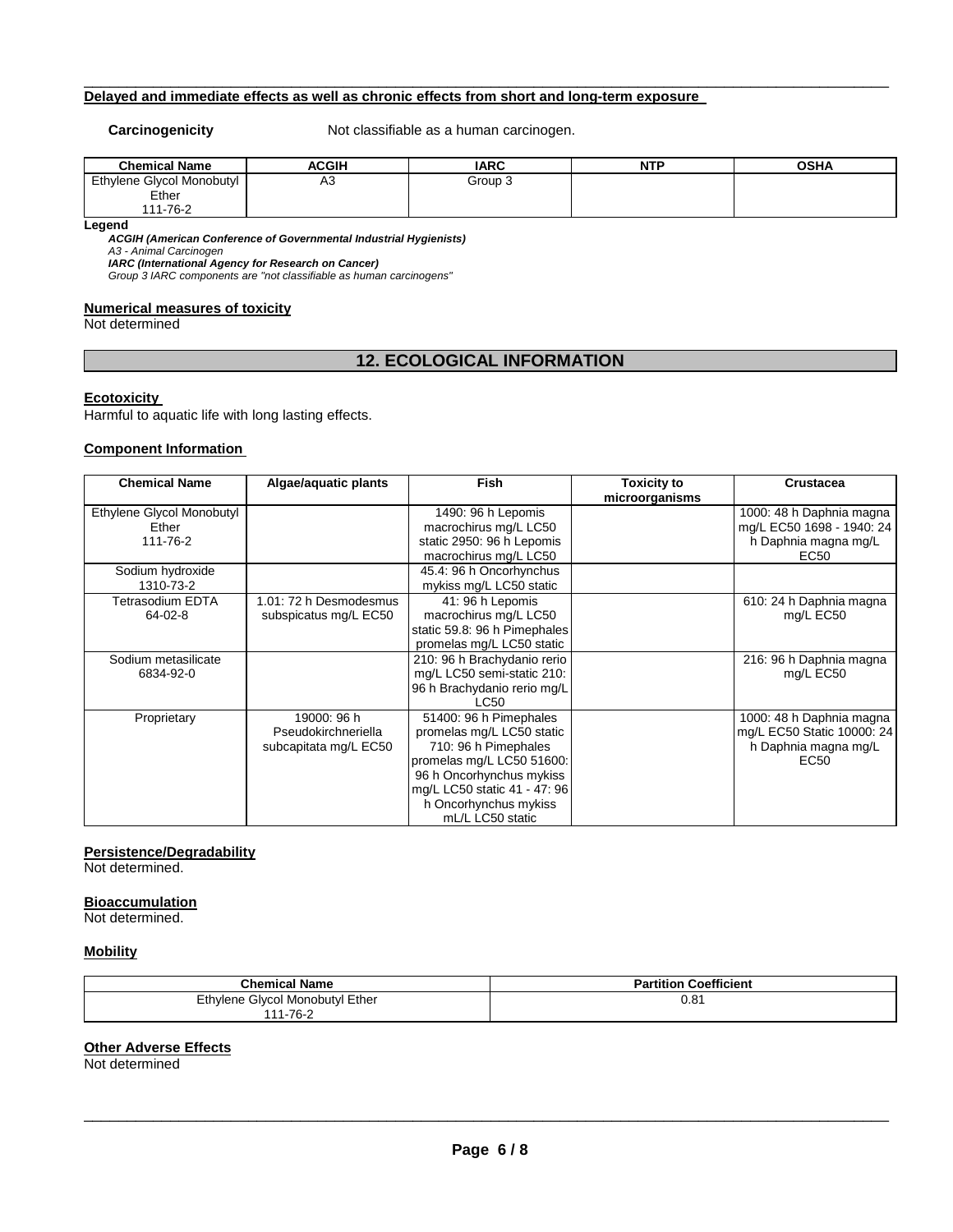#### \_\_\_\_\_\_\_\_\_\_\_\_\_\_\_\_\_\_\_\_\_\_\_\_\_\_\_\_\_\_\_\_\_\_\_\_\_\_\_\_\_\_\_\_\_\_\_\_\_\_\_\_\_\_\_\_\_\_\_\_\_\_\_\_\_\_\_\_\_\_\_\_\_\_\_\_\_\_\_\_\_\_\_\_\_\_\_\_\_\_\_\_\_ **13. DISPOSAL CONSIDERATIONS**

#### **Waste Treatment Methods**

| <b>Disposal of Wastes</b>     | Disposal should be in accordance with applicable regional, national and local laws and<br>regulations. |
|-------------------------------|--------------------------------------------------------------------------------------------------------|
| <b>Contaminated Packaging</b> | Disposal should be in accordance with applicable regional, national and local laws and<br>regulations. |

#### **California Hazardous Waste Status**

| <b>Chemical Name</b> | California Hazardous Waste Status |
|----------------------|-----------------------------------|
| Sodium hydroxide     | Toxic                             |
| 1310-73-2            | Corrosive                         |

| <b>14. TRANSPORT INFORMATION</b>       |                                                                                                                                |  |  |  |
|----------------------------------------|--------------------------------------------------------------------------------------------------------------------------------|--|--|--|
| <b>Note</b>                            | Please see current shipping paper for most up to date shipping information, including<br>exemptions and special circumstances. |  |  |  |
| <b>DOT</b>                             | Not regulated                                                                                                                  |  |  |  |
| <b>IATA</b>                            | Not regulated                                                                                                                  |  |  |  |
| <b>IMDG</b><br><b>Marine Pollutant</b> | This material may meet the definition of a marine pollutant                                                                    |  |  |  |

## **15. REGULATORY INFORMATION**

#### **International Inventories**

| <b>Chemical Name</b>               | <b>TSCA</b> | <b>DSL</b> | <b>NDSL</b> | <b>EINECS</b> | <b>ELINCS</b> | <b>ENCS</b> | <b>IECSC</b> | <b>KECL</b> | <b>PICCS</b> | <b>AICS</b> |
|------------------------------------|-------------|------------|-------------|---------------|---------------|-------------|--------------|-------------|--------------|-------------|
| Ethylene Glycol Monobutyl<br>Ether | Present     |            |             | Present       |               | Present     | $\checkmark$ | Present     |              |             |
| Sodium xvlenesulfonate             | Present     |            |             | Present       |               | Present     |              | Present     |              |             |
| Sodium hydroxide                   | Present     |            |             | Present       |               | Present     | X            | Present     |              |             |
| Tetrasodium EDTA                   | Present     |            |             | Present       |               | Present     |              | Present     |              |             |
| Sodium metasilicate                | Present     |            |             | Present       |               | Present     | ⋏            | Present     |              |             |

#### **Legend:**

**TSCA** - United States Toxic Substances Control Act Section 8(b) Inventory

**DSL/NDSL** - Canadian Domestic Substances List/Non-Domestic Substances List

**EINECS/ELINCS** - European Inventory of Existing Chemical Substances/European List of Notified Chemical Substances

**ENCS** - Japan Existing and New Chemical Substances

**IECSC** - China Inventory of Existing Chemical Substances

**KECL** - Korean Existing and Evaluated Chemical Substances

**PICCS** - Philippines Inventory of Chemicals and Chemical Substances

**AICS** - Australian Inventory of Chemical Substances